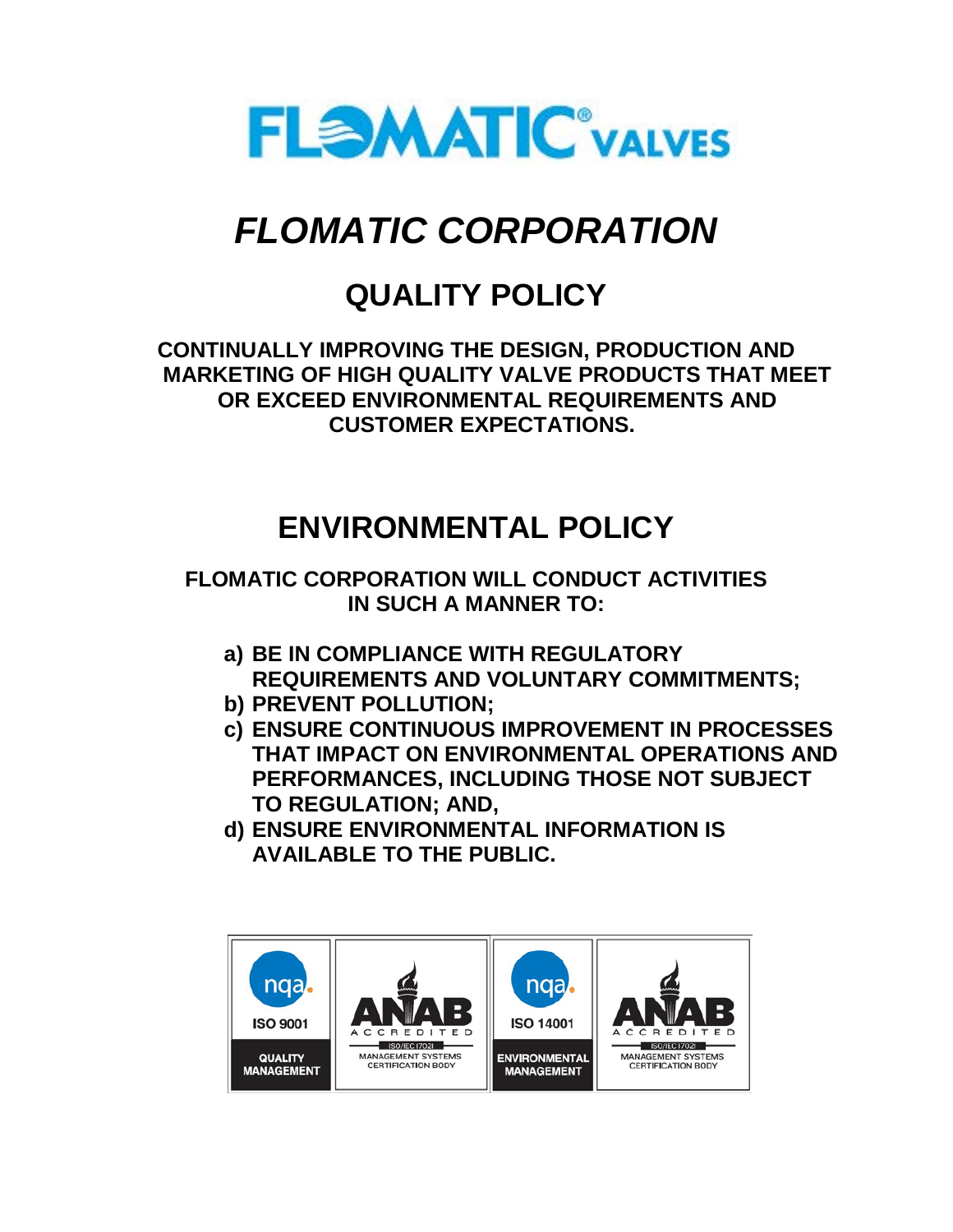nqa <sub>global</sub> assurance

This is to certify that the Quality Management System of:

#### **Flomatic Corporation**

15 Pruyns Island Drive Glens Falls NY 12801 - 4421 United States of America

applicable to:

**Design and manufacture of specialized, environmentally friendly, valve products for use in domestic municipal water systems, waste water systems and industrial pumping applications**

has been assessed and approved by National Quality Assurance, U.S.A., against the provisions of:

### **ISO 9001:2015**

For and on behalf of NQA, USA

Mus



Certificate Number: 10369 EAC Code: 18 Certified Since: October 9, 1998 Valid Until: October 10, 2022 Reissued: October 11, 2019 Cycle Issued: October 11, 2019

Page 1 of 1

This approval is subject to the company maintaining its system to the required standard, which will be monitored by NQA, USA, 289 Great Road, Suite 105, Acton, MA 01720, an accredited organization under the ANSI National Accreditation Board.